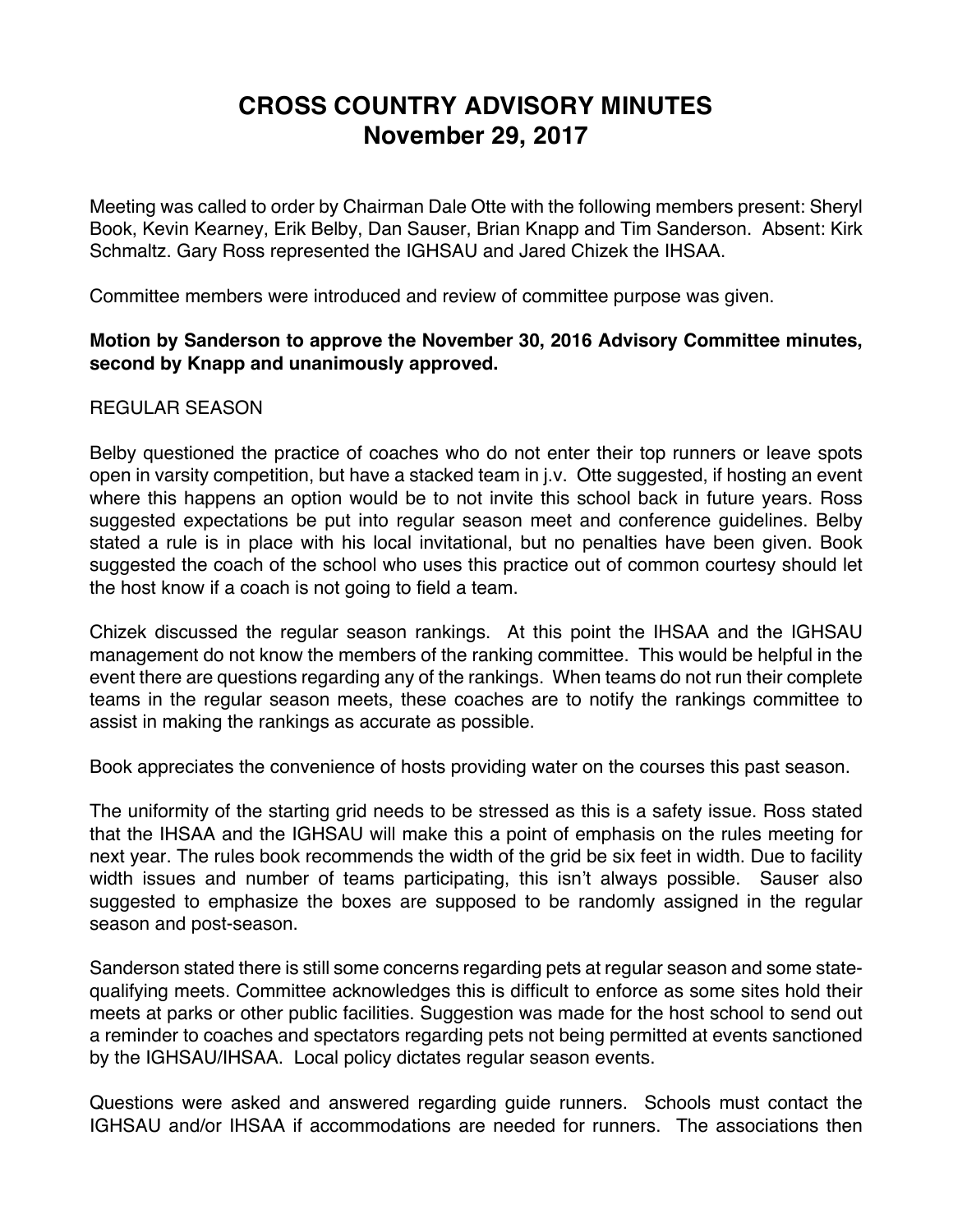provide a letter to these schools outlining the accommodations for the runners. Chizek stated schools with a guide runners must notify meet management one will be used, so the starter can be informed. Specific rules related to the guide runner includes the following: the guide runner cannot lead the runner during the race, the guide runner cannot cross the finish line first, and the guide runner must be someone affiliated with the school.

Chizek asked for feedback regarding sites charging for parking. Knapp stated he had not heard any complaints, and the money received from parking helps offset costs. Several schools who had charged for parking appreciated this money to help in covering the costs of hosting the state-qualifying meet.

## POST SEASON

The difficulty in securing state-qualifying meets was discussed. Management would like to have each site host just one class, but it is currently not always possible due to the lack of facilities available suitable to host or the lack of schools willing to host. There are several positive aspects to a meet with two classes: one timing device, one starter, additional reimbursement but the downside is some schools have to miss more school due to the earlier start time.

Chip timing was discussed. Chizek stated not every site wants to use chips. Knapp stated his site used a different system and it worked great with no issues. Knapp stated it's difficult to arrange for timers at the meets in certain parts of the state. The Committee concurred the help at the finish line is critical to running a great meet.

Sauser wondered about having the state-qualifying meet on a Saturday. Chizek stated it would be difficult to secure enough volunteers on a Saturday.

Book asked about costs incurred and the minimum requirements of hosting a state-qualifying meet. Ross/Chizek stated each site receives a \$500 stipend. Portable restrooms and a timing system are some of the costs. Otte stressed a site needs a great community and program support to run a successful meet. Chizek asked Committee to notify one of the State Offices if a site hosts a great meet as new sites are always being sought for hosting state qualifying meets.

The later release date of state-qualifying assignments was discussed. Committee felt the timing was sufficient and greatly appreciated. Ross stated many things often shift after the last rankings (injury, improvements, etc.) which with the later assignments hopefully a more accurate balance of teams at the state qualifying meet will occur.

The Committee discussed the current state qualifying method regarding the number of runners who qualify for state that are not on a team. Committee was reminded of the increased number of state qualifiers from 10-15 individuals. The committee felt it is important to not water down the competition by allowing more runners at the state meet. Committee agrees to keep the current qualifying format as is.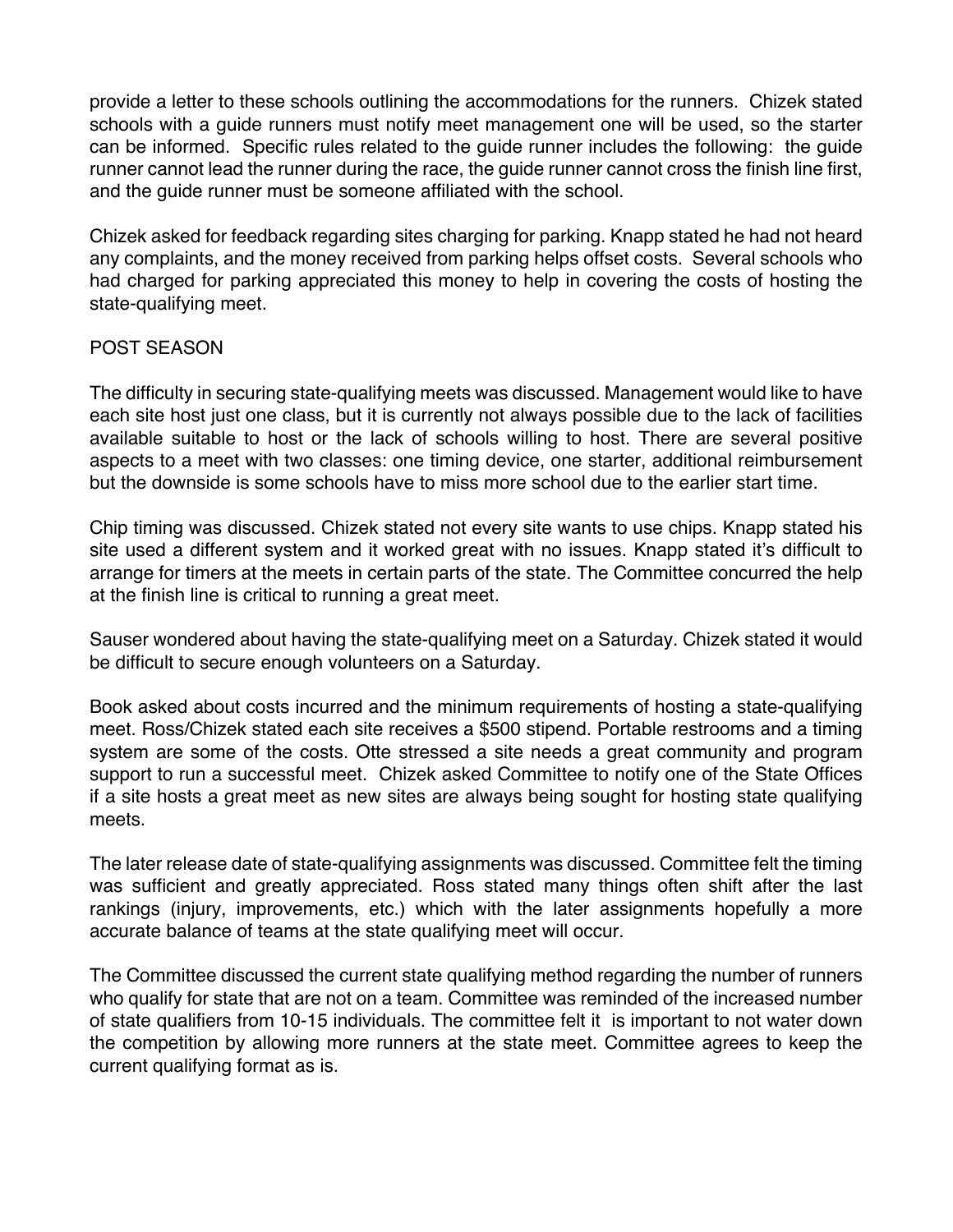Ross asked for feedback regarding the "ticket punched" placards from the IGHSAU sent out for those who earned immediate qualification from the state-qualifying meet. Sauser stated the girls loved it. Kearney agreed, stating this was well received by everyone.

The new awards (medallions) from the IGHSAU were well received by female participants.

Belby asked if the boys banner should say "district champion" instead of "state qualifier". Chizek will look into this.

Ross asked for feedback regarding awards that are not picked up by girls' coaches. Even though this reminder is given throughout the day over the loudspeaker, many coaches fail to pick up their awards after the meet. Book asked if these could be in the packets that are picked up at the beginning of the meet. Ross will look at some options to deal with the number of awards not picked up following the meet.

The photos taken by all participating boys teams are currently taken indoors. Question was asked if these photos could be taken outdoors as cross country is an outdoor sport. Chizek will look at options. The ease of having the photos taken close to the area in which the coaches pick up the packets make the inside photos more feasible.

Sauser asked if there is a reason why the race schedule is not on a class rotating basis. Some feel it would be nice to rotate this from year to year, while others like the consistency in knowing from year to year what time they will run, if they have to secure hotel reservations, etc. Chizek/Ross will look into the reason behind not rotating the class schedule and discuss the current schedule vs a rotational schedule.

Utilizing a display board at the State Cross Country Meet was discussed. All agree results released on display boards are not practical (due to the crowds), however the Committee suggested display boards could be placed at various locations, including the clubhouse, finish line, awards area, etc. Sauser suggested when results are posted to put a time on the results which would help in the event there is a need for appealing the results. Ideally results are first posted by going online, but with wi-fi issues at the state site, this is almost impossible. Management is constantly looking for ways to improve online capabilities at Fort Dodge.

Belby asked if one and two mile splits could be recorded on the results. Unfortunately, as wi-fi has a lot to do with recording splits, our concern has to be the final time, so recording splits is not feasible. Chizek and Ross will put an emphasis at the rules meeting discussing the issues of having 1 chip vs 2 chips.

Otte asked about the possibility of live streaming the state meet. Chizek stated this has been done in the past but feedback has been that there has been very little viewing.

Committee was reminded drones are not allowed at IHSAA/IGHSAU events (state qualifying and state meet) and this should be posted in meet information.

The committee extended its appreciation to Otte, Knapp and Sanderson for their years of service to the Cross Country Advisory Committee.